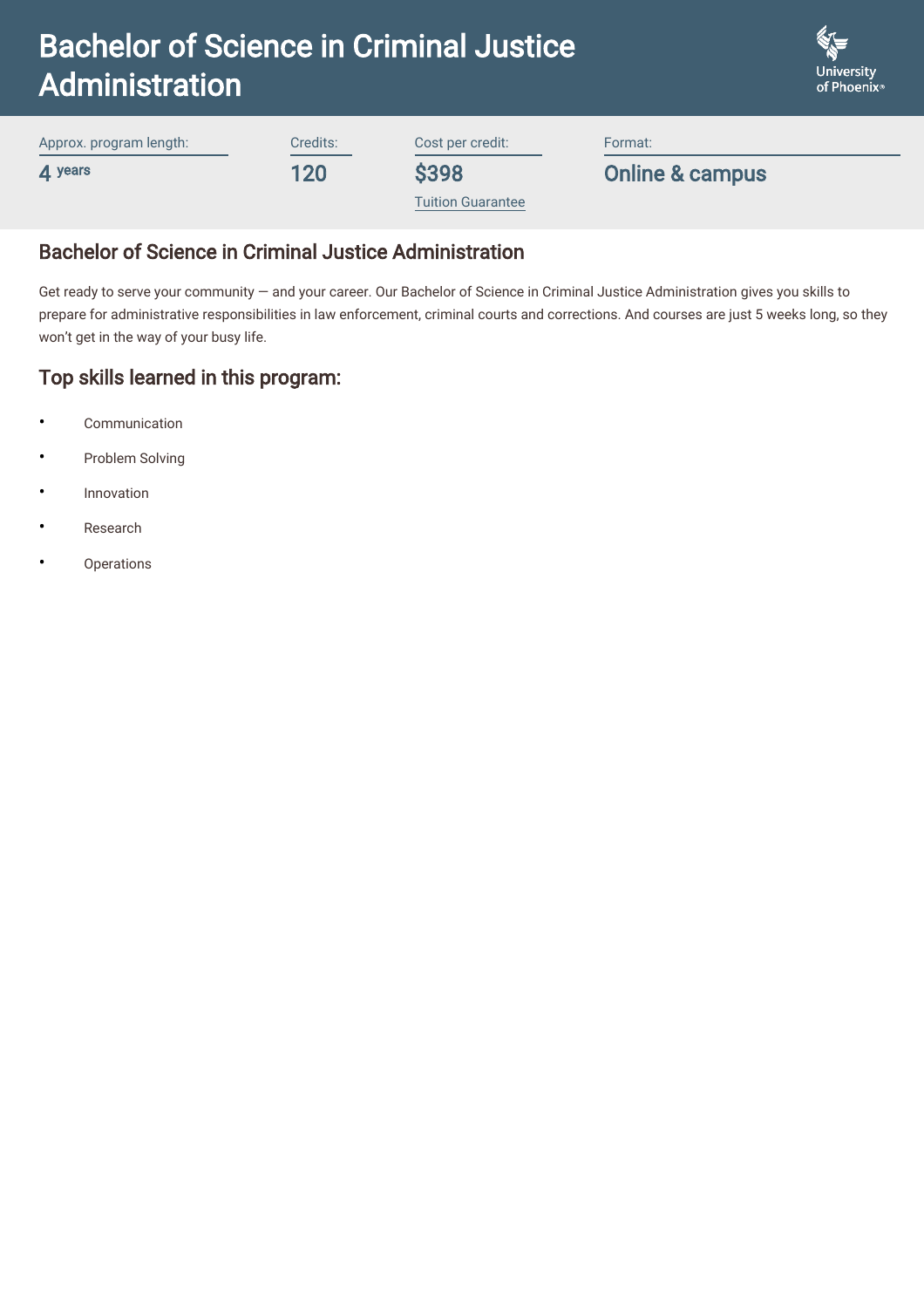# Bachelor of Science in Criminal Justice Administration



Projected job growth:

#### 7%

According to Bureau of Labor Statistics

# What can you do with a Bachelor of Science in Criminal Justice Administration?

A BSCJA can prepare you to be a:

- **Detective Sergeant**
- Detective Supervisor
- **Loss Prevention Manager**
- Patrol Captain
- Police Captain
- Police Sergeant
- Police Shift Commander
- **Sergeant**

According to the [Bureau of Labor Statistics,](https://www.bls.gov/ooh/protective-service/police-and-detectives.htm) job growth for first-line supervisors of police and detectives is projected to be as fast as averagebetween 2020 and 2030.

BLS projections are not specific to University of Phoenix students or graduates.

When you enroll in a degree or certificate program, and even after you graduate, you'll have access to a supportive team, helpful tools and resources and alumni networking opportunities.

Count on our support

A built-in community: a team of people ready to help you succeed throughout your educational journey.

#### Tools and resources

Work on your career preparation when your life allows you to with the help of our PhoenixLink™ career portal that has career tools, resources and more, available to students and alumni 24/7/365.

Networking & mentorship

Through virtual job fairs and networking with the alumni community, we've made it easy to tap into the experience and connections of your peers and colleagues at the University.

#### [Learn more about career support](https://www.phoenix.edu/career-services.html)

#### Institutional accreditation

University of Phoenix is accredited by the Higher Learning Commission (HLC), [hlcommission.org](https://www.hlcommission.org/). Since 1978, University of Phoenix has been continually accredited by the Higher Learning Commission.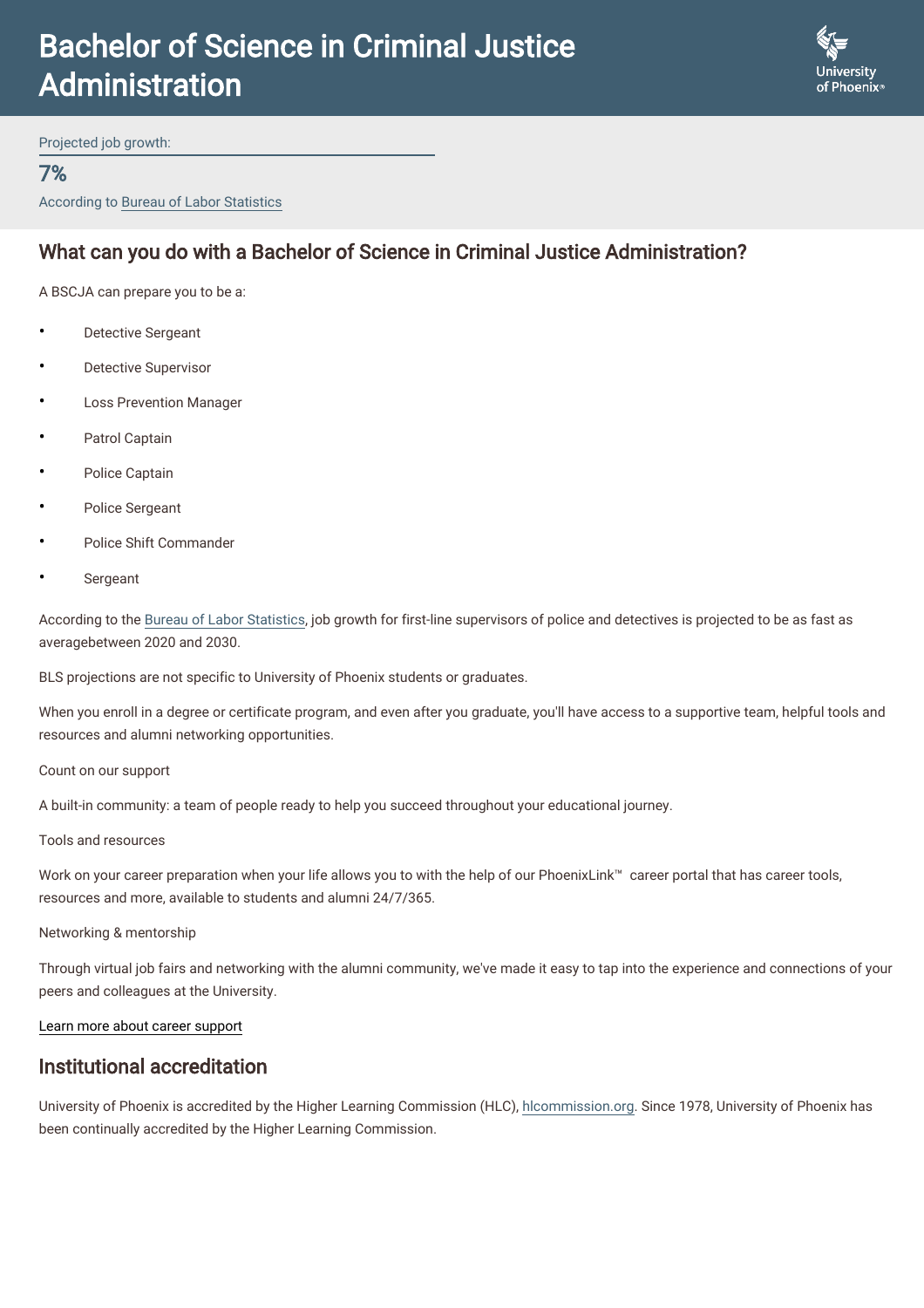# Bachelor of Science in Criminal Justice Administration



Total credits required:

#### 120

### Requirements and prerequisites

You'll need 120 credits to complete this Bachelor of Science in Criminal Justice Administration program. Your course schedule may vary based on transferable credits or credits earned through the University's Prior Learning Assessment.

## 14 Core Courses

Here's where you'll pick up the bulk of your program-specific knowledge. By the time you finish these courses, you should have the confidence and skills needed in a criminal justice environment.

- CJA/316: Survey of Criminal Justice
- CJA/326: Ethics in Criminal Justice
- CJA/336: Diversity in Criminal Justice
- CJA/346: Theories of Criminology and Victimology
- CJA/356: Organizational Behavior and Management
- CJA/376: Interagency Communication
- CJA/386: Research Statistics
- CJA/416: Budget, Finance, and Planning
- CJA/426: Grant Writing and Funding
- CJA/436: Mental Health Services and Crisis Intervention
- CJA/446: Criminal Justice Policy Analysis and Program Evaluation
- CJA/456: Contemporary Issues and Future in Criminal Justice
- CJA/476: Criminal Justice Problem-Solving Methods
- CJA/486: Administration Capstone

## 12 General Education

These courses lay the foundation for all our degree programs. Because communication, math and writing skills aren't just universally applicable in criminal justice  $-$  they're useful in daily life.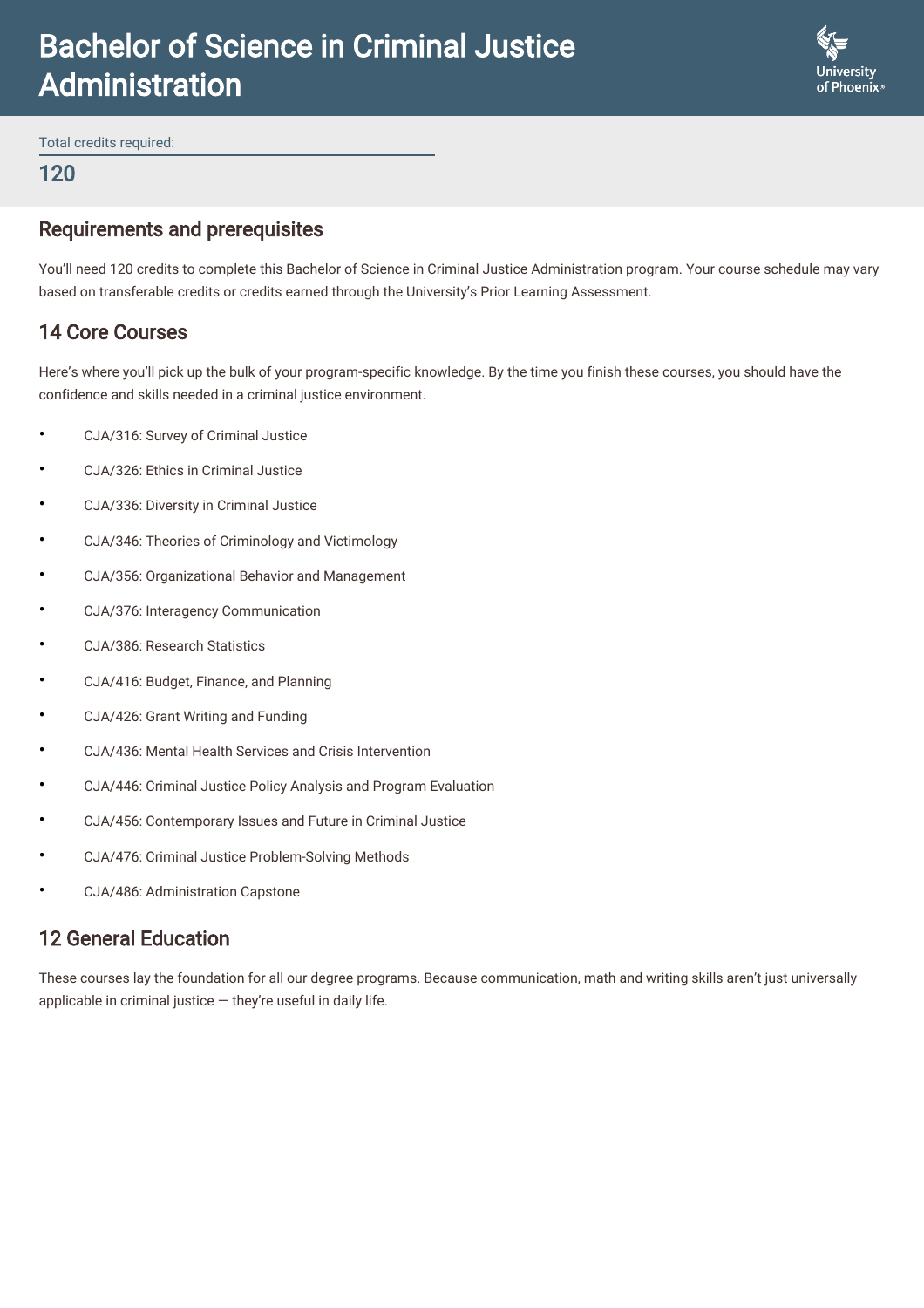# Bachelor of Science in Criminal Justice Administration



- GEN/201: Foundations for University Success
- PSY/110: Psychology of Learning
- ENG/110: English Composition I
- HUM/115: Critical Thinking in Everyday Life
- FP/100T: Everyday Economics and Finances
- ENG/210: English Composition II
- SOC/110: Teamwork, Collaboration, and Conflict Resolution
- SCI/163T: Elements of Health and Wellness
- HUM/186: Media Influences on American Culture
- SCI/256: People, Science and the Environment
- MTH/215T: Quantitative Reasoning I
- MTH/216T: Quantitative Reasoning II

# 14 Electives

Elective courses allow you to learn about topics you're interested in, whether they're related to your degree or not. That means you'll have a degree that's unique to you and your education goals.

- POL/115: American National Government
- CJS/201: Introduction to Criminal Justice
- SOC/100: Introduction to Sociology
- CJS/225: Critical Thinking in Criminal Justice
- POL/215: State and Local Political Processes
- CJS/251: Introduction to Criminal Court Systems
- CJS/215: Introduction to Forensics
- PSY/250: Psychology of Personality
- CJS/245: Juvenile Justice Systems and Processes
- REL/133: World Religious Traditions I
- REL/134: World Religious Traditions II
- CJA/305: Criminal Law
- CJA/315: Criminal Procedure
- CJA/325: Criminal Organizations